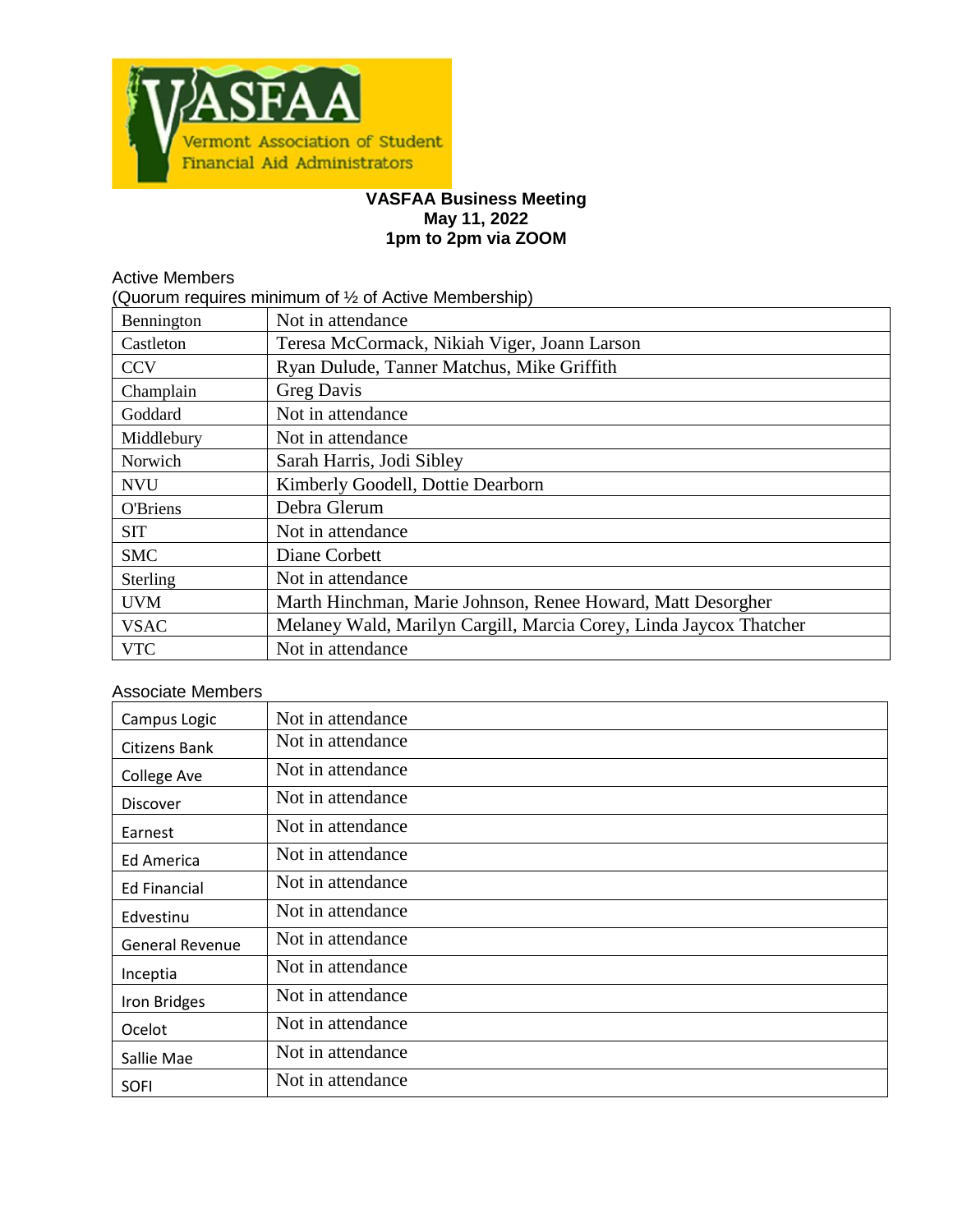

**Call to order:** Meeting was called to order at 1:04pm by President Ryan Dulude

**Quorum** Yes, by Ryan

## **VASFAA Board (Board)**:

President: Ryan Dulude Treasurer: Martha Hinchman Secretary: Judy Buxton EASFAA State Rep (if different than President): Greg Davis

## **President's Update:**

- Want to acknowledge it has been a very busy year with the changes in the Vermont State school system
- Held three successful Director group meetings this year with College board participating in one meeting. A fourth is schedule for late May.
	- o Opportunity to collaborate
- By-Laws have been reworked with a lens on new direction for the association is exciting and a positive step forward
	- $\circ$  Thanks to Greg and the By-Laws committee in general for helping craft and advancing the proposed changes for review
- Looking forward to in-person conference this summer
- We would have liked to have had more events off the ground this year but looking forward to planning future events that have a tie in with EASFAA
	- o Connecting with and collaborating with state organizations
	- o Partnering on training events
	- o All with an understanding volunteerism is challenging

**VASFAA Conference** – Tanner Matchus, Linda Jaycox Thatcher

- Looking forward to in-person get together in Killington
- June 7/8
- Acknowledging conference attendees will have varied levels of comfort being in a group-in person setting, possibly for the first time.
- Agenda to follow with topics

# **By-Laws discussion:** Greg Davis

- Thanks to the following who helped craft the proposed By-Law changes
	- o Matt Desorgher
	- o Greg Davis
	- o Marsha Corey
	- o Sarah Harris
	- o Tanner Matchus
- Going from two to three classifications to include retirees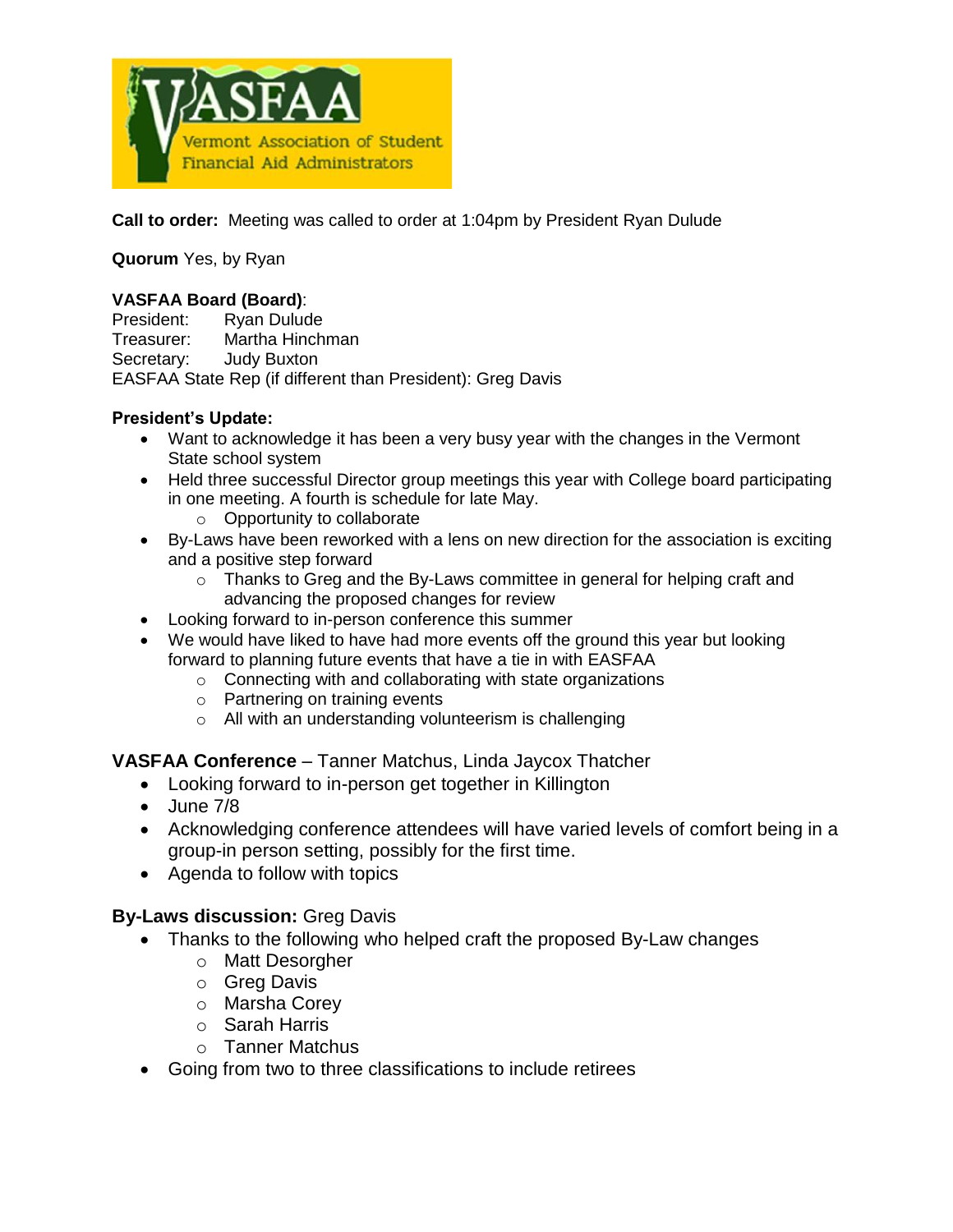

- o Those that are interested in participating in Financial aid events and can share their knowledge experience it is worth offering the opportunity to stay connected
- Update to associate members to include post-secondary institutions
	- o Example is an online college which did not have a base in Vermont could not participate
	- $\circ$  They can join to be able to benefit from discussions during our meetings
- Proposal to add an officer to give a voice to associate members to discuss topics with the overall members and give a vote on executive council. Associate members would be voting on the officer every year.
- Summer meeting/conference has been reworked to be a July to June timeframe
- Removed procedural language as it has more to do with policy and procedures
- Summarized committee language idea is for us to recognize we have limited participation on the part of VASFAA members right now. Allows those who would like to join the core committees the ability to do so while continuing to move our organization forward.
- Added language to acknowledge we communicate electronically
- Changed from Roberts Rules of Order to Roberta's Rules of Order
- Questions:
	- o Marilyn Cargill-is the change to associate member a trend in other organizations? Ryan Dulude: it is a trend and as an organization we are looking to diversify voices on the executive committee
	- o Diane Corbett- will associate members be voting? Ryan: the associate member will vote for the associate members as a whole, one voice.
	- o Melaney Ward- likes the changes and is curious about pricing for retires. Ryan: will be discussed when working on budgets
	- o Renee Howard- does a representative need to be an active member? Ryan: yes, they have to be active members as outlined in the By-Laws.
	- o Marilyn- who will vote for or nominate the associate member to serve on the counsel? Ryan: we will need to review and it will be part of our Policy and procedures moving forward.
	- o Renee- have we considered having the associate officer be required or optional? Marie Johnson: it is a good point; Ryan: we will work on how it should be worded as well as setting with possible amended language. Most likely will be resolved in the Policy and Procedures for the organization.

# **Treasurer Update:**

- FY22 Budget/Actuals
- Presented report
- Review of 6-month CD and checking account